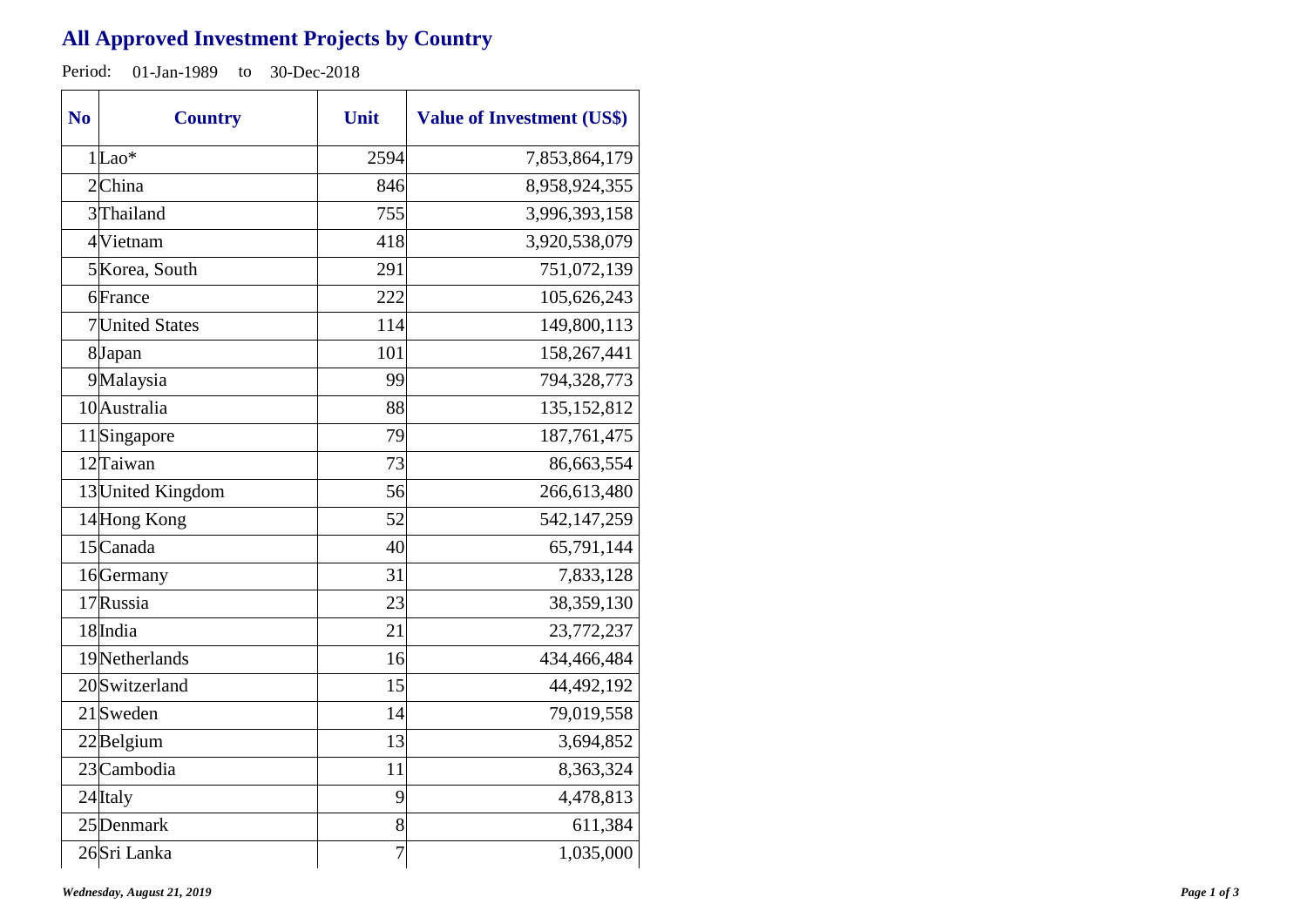| N <sub>0</sub> | <b>Country</b>                  | Unit           | <b>Value of Investment (US\$)</b> |
|----------------|---------------------------------|----------------|-----------------------------------|
|                | 27 Norway                       | 6              | 346,435,550                       |
|                | 28 New Zealand                  | 6              | 1,592,000                         |
|                | 29Myanmar                       | 5              | 1,230,000                         |
|                | 30 Israel                       | 5              | 2,692,600                         |
|                | 31 Korea, North                 | $\overline{4}$ | 1,652,800                         |
|                | 32 Bangladesh                   | 3              | 250,000                           |
|                | 33 Philippines                  | 3              | 218,000                           |
|                | 34 Finland                      | 3              | 1,249,065                         |
|                | 35 Pakistan                     | 3              | 489,784                           |
|                | 36 Hungary                      | 3              | 380,000                           |
|                | 37 Indonesia                    | 3              | 1,719,551                         |
|                | 38Spain                         | $\overline{2}$ | 202,800                           |
|                | 39 Austria                      | $\overline{2}$ | 390,000                           |
|                | 40Nepal                         | $\overline{2}$ | 400,000                           |
|                | $41$  Iceland                   | $\overline{2}$ | 164,000                           |
|                | 42Bolivia                       | $\overline{2}$ | 230,000                           |
|                | 43 Tajikistan                   | $\mathbf{1}$   | 1,000,000                         |
|                | 44 Ukraine                      | 1              | 200,000                           |
|                | 45 Angola                       | 1              | 37,500,000                        |
|                | 46 Burkina Faso                 | $\mathbf{1}$   | 1,530,000                         |
|                | 47 Panama                       | 1              | 1,750,000                         |
|                | 48Peru                          | 1              | 3,000,000                         |
|                | 49 Cuba                         | 1              | 185,000                           |
|                | 50Luxembourg                    | 1              | 200,000                           |
|                | 51 International Finance Corpor | 1              | 1,590,000                         |
|                | 52Mali                          | $\mathbf{1}$   | 40,000,000                        |
|                | 53 Turkey                       | 1              | 100,000                           |